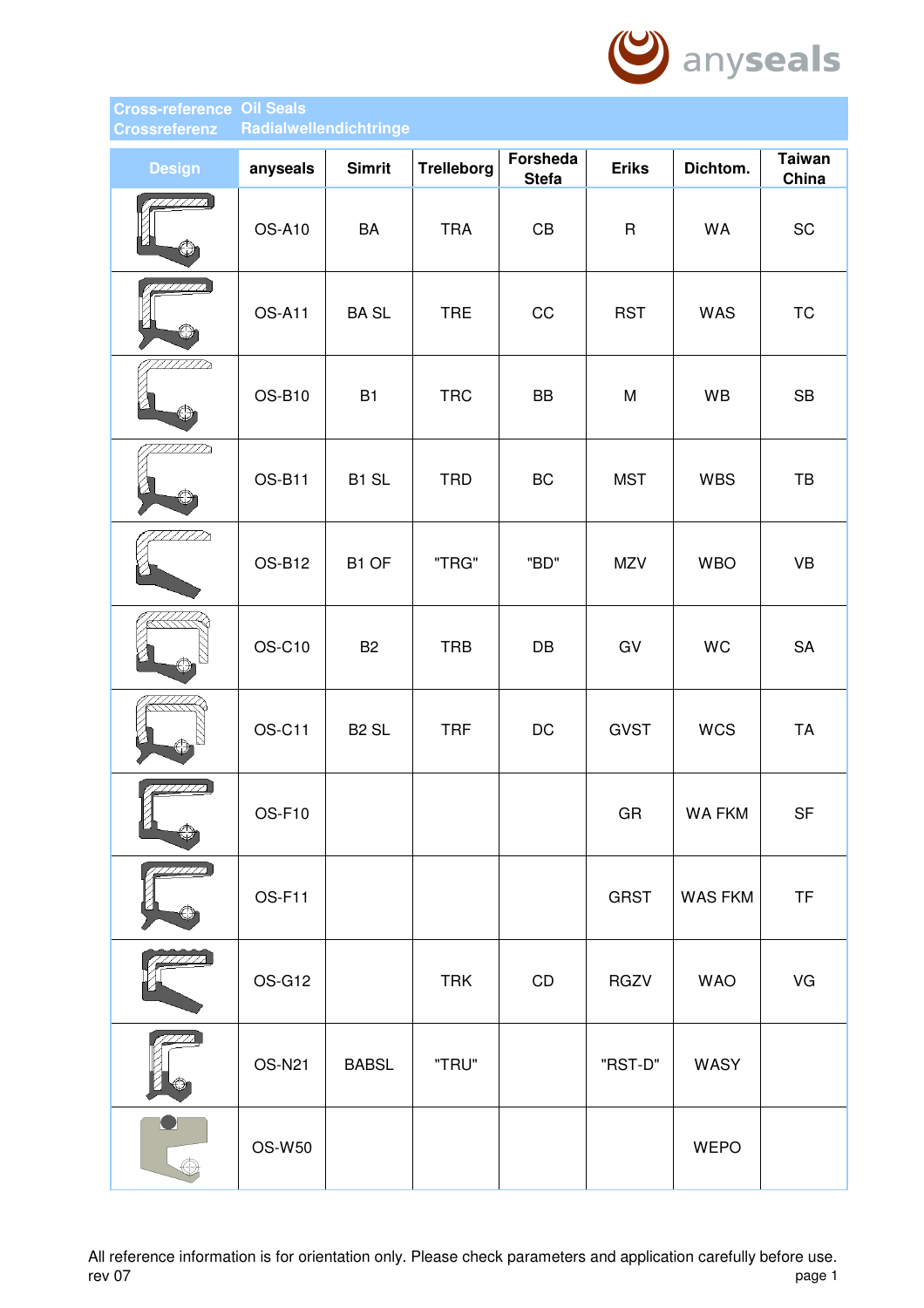

### **Cross-reference V-Rings Crossreferenz V-Ringe**

| <b>Design</b> | anyseals      | <b>Simrit</b> | <b>Trelleborg</b> | Forsheda<br><b>Stefa</b> | <b>Eriks</b> | Dichtom.  | <b>Taiwan</b><br>China |
|---------------|---------------|---------------|-------------------|--------------------------|--------------|-----------|------------------------|
|               | <b>VR-A10</b> |               | VA                | A                        | A            | VA        | VA                     |
|               | <b>VR-S10</b> |               | <b>VS</b>         | ${\mathsf S}$            | S            | <b>VS</b> | <b>VS</b>              |
|               | <b>VR-L10</b> |               | <b>VL</b>         | L                        | L            | VL        | <b>VL</b>              |

#### **Cross-reference Axial Seals Crossreferenz Axialdichtungen**

| <b>Design</b> | anyseals | <b>Simrit</b> | <b>Trelleborg</b> | Forsheda<br><b>Stefa</b> | <b>Eriks</b> | Dichtom. | <b>Taiwan</b><br>China |
|---------------|----------|---------------|-------------------|--------------------------|--------------|----------|------------------------|
|               | AS-10    | <b>MSC 01</b> | <b>TBP</b>        | <b>RB</b>                |              | VRM01    | <b>RE</b>              |
|               | AS-11    | <b>MSC 02</b> | <b>TBR</b>        | 9RB                      |              | VRM02    | RE <sub>1</sub>        |

## **Cross-reference Radial Seals Crossreferenz Radialdichtungen**

| <b>Design</b> | anyseals     | <b>Simrit</b> | <b>Trelleborg</b>             | Forsheda<br><b>Stefa</b> | <b>Eriks</b> | Dichtom.    |  |
|---------------|--------------|---------------|-------------------------------|--------------------------|--------------|-------------|--|
|               | <b>RD-10</b> | M 15          | Roto<br>Glyd Ring®<br>I.D.    |                          | 160          | RPORI32     |  |
|               | <b>RD-11</b> | M 16          | Roto<br>Glyd Ring®<br>O.D.    |                          | 260          | RPORA32     |  |
|               | <b>RD-14</b> | 9489          | Roto<br>Variseal <sup>®</sup> |                          | 640          | <b>MA47</b> |  |

| <b>Cross-reference Cover Seals</b><br><b>Crossreferenz</b> | Verschlusskappen |               |                   |                          |              |          |                 |
|------------------------------------------------------------|------------------|---------------|-------------------|--------------------------|--------------|----------|-----------------|
| <b>Design</b>                                              | anyseals         | <b>Simrit</b> | <b>Trelleborg</b> | Forsheda<br><b>Stefa</b> | <b>Eriks</b> | Dichtom. | Taiwan<br>China |
|                                                            | $CS-10$          | GA            | YJ38              | VK                       | End-Cap      | VER      | EC              |

All reference information is for orientation only. Please check parameters and application carefully before use. rev 07 page 2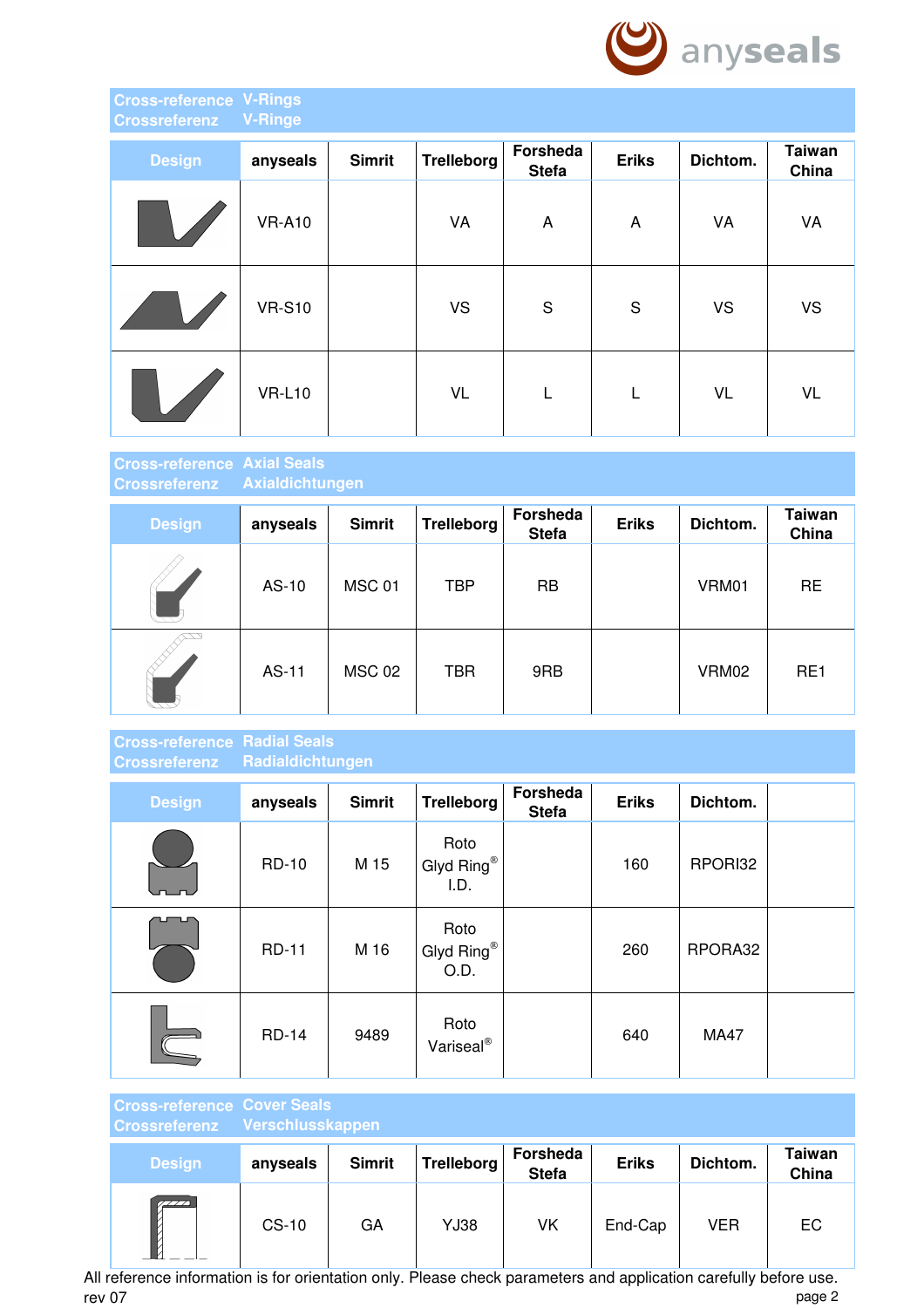

# **Cross-reference Piston Seals Crossreferenz Kolbendichtungen 1/2**

| <b>Design</b>     | anyseals     | <b>Simrit</b>               | <b>Trelleborg</b>                    | <b>Parker</b> | <b>Eriks</b> | Dichtom.                   |
|-------------------|--------------|-----------------------------|--------------------------------------|---------------|--------------|----------------------------|
|                   | <b>PS-10</b> | OMK-MR                      | Glyd Ring®                           | OE            | 820          | KPOR30                     |
|                   | <b>PS-11</b> | OMK-E                       | Stepseal <sup>®</sup> K              | OG            | 850          | KPOR31                     |
|                   | <b>PS-12</b> | <b>TFMA</b>                 |                                      | OA            | 410          | K04                        |
|                   | <b>PS-13</b> |                             | <b>DOUBLE</b><br>$DELTA^{\circledR}$ | CP            |              | K <sub>23</sub>            |
| $L_{\mathcal{S}}$ | <b>PS-19</b> |                             | $AQ-Seal^@$                          |               |              |                            |
|                   | <b>PS-20</b> | EK                          | CH/G1                                | M4            | <b>EEK</b>   | KDS01                      |
|                   | RP-30        | S <sub>8</sub>              | <b>Balsele B</b>                     |               | <b>TSE</b>   | <b>KN05</b><br><b>SN05</b> |
| F                 | <b>PS-40</b> | L43                         | DAS<br><b>DBM</b>                    | ${\sf ZX}$    | EZM          | <b>KK03</b>                |
|                   | <b>PS-44</b> | Simko 320 X2                | <b>DPS</b>                           |               | <b>ERKO</b>  | <b>KK22</b>                |
|                   | <b>PS-50</b> | <b>TDUO</b><br><b>TDUOH</b> |                                      |               | T-DUO        | K <sub>15</sub><br>K17     |
|                   | <b>PS-51</b> | TDUO P                      | AK                                   | DK            | ${\sf P}$    | K18                        |
|                   | <b>PS-72</b> | <b>NA300</b>                | <b>PUA</b>                           | B7            | UP           | <b>KNA28</b><br>KNA23      |

All reference information is for orientation only. Please check parameters and application carefully before use.<br>page 3 rev 07 page 3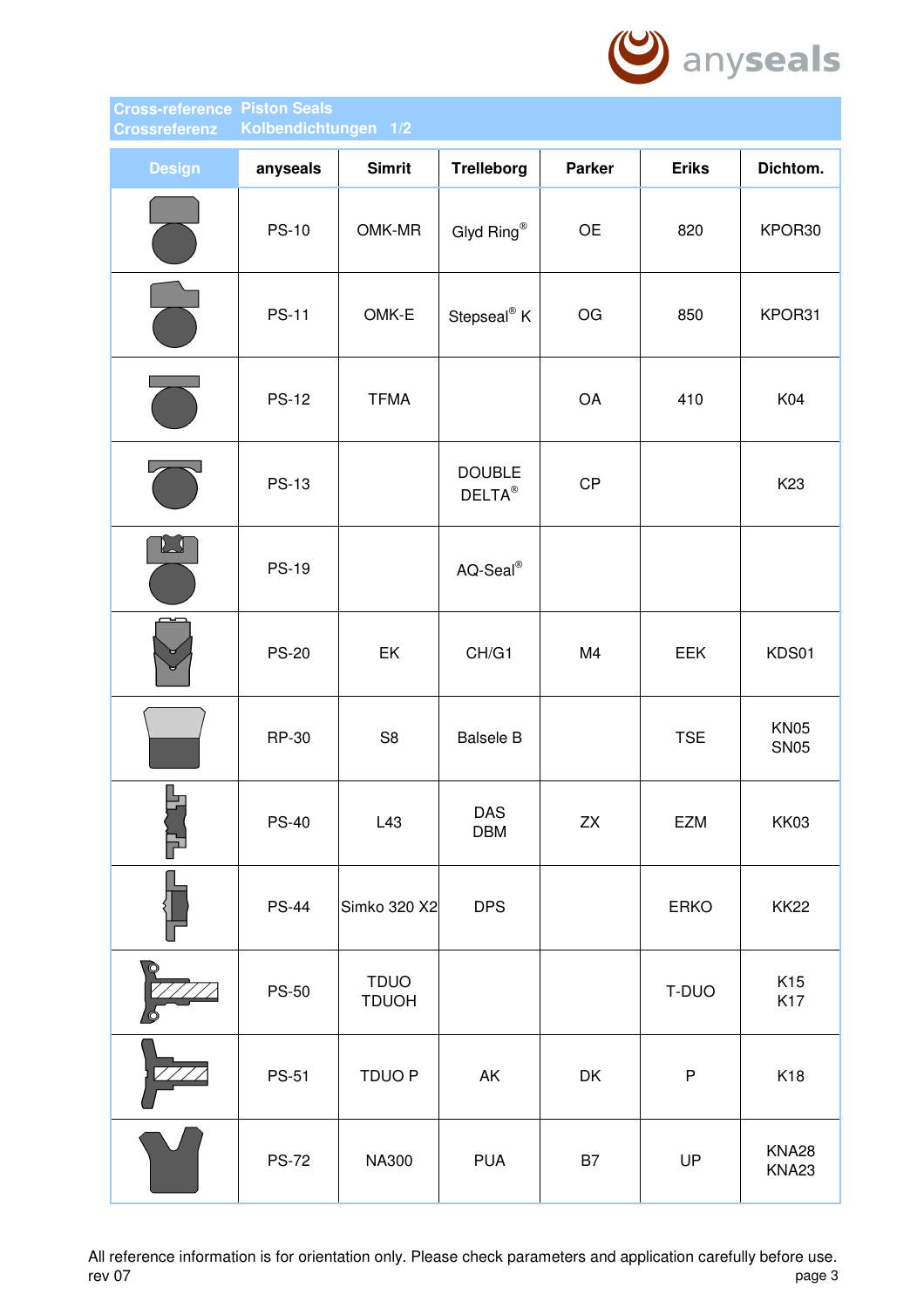

# **Cross-reference Piston Seals Crossreferenz Kolbendichtungen 2/2**

| <b>Design</b> | anyseals     | <b>Simrit</b>           | <b>Trelleborg</b>       | <b>Parker</b> | <b>Eriks</b>     | Dichtom.                   |
|---------------|--------------|-------------------------|-------------------------|---------------|------------------|----------------------------|
|               | <b>RP-70</b> | <b>AUN 100</b><br>N 100 |                         | GD            | EL9000<br>EL2001 | <b>KN25</b><br><b>KN21</b> |
|               | <b>PS-87</b> | <b>FOA</b>              | Variseal <sup>®</sup> M | JK            | 620              | KNA44                      |
|               | <b>PS-89</b> |                         | Variseal <sup>®</sup> H | <b>NAA</b>    | 621              |                            |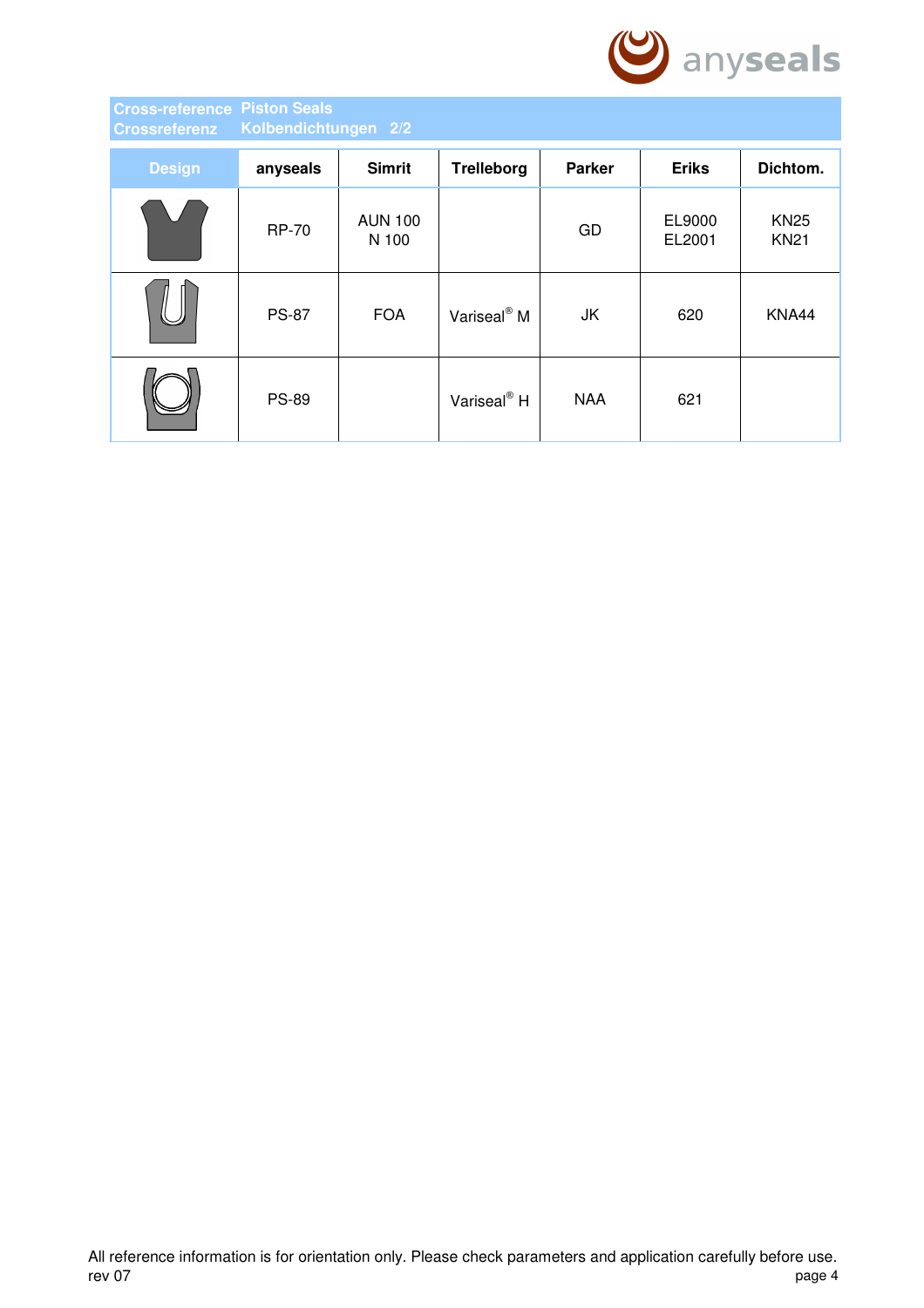

#### **Cross-reference Rod Seals Crossreferenz Stangendichtungen**

| <b>Design</b> | anyseals     | <b>Simrit</b>           | <b>Trelleborg</b>                    | <b>Parker</b>        | <b>Eriks</b>     | Dichtom.                     |
|---------------|--------------|-------------------------|--------------------------------------|----------------------|------------------|------------------------------|
|               | <b>RS-10</b> |                         | Glyd Ring®                           | ON                   | 720              | SPOR30                       |
|               | <b>RS-11</b> | OMS-MR                  | Stepseal <sup>®</sup> K              | OD                   | 710              | SPOR31                       |
|               | <b>RS-12</b> | <b>TFMI</b>             |                                      |                      | 300              | S06                          |
|               | <b>RS-13</b> |                         | <b>DOUBLE</b><br>$DELTA^{\circledR}$ | CR                   |                  | S <sub>23</sub>              |
|               | <b>RS-20</b> | ES                      | CH/G5                                | M <sub>2</sub>       | EES              | SDS01 3/2                    |
|               | RP-30        | S <sub>8</sub>          | <b>Balsele B</b>                     |                      | <b>TSE</b>       | <b>KN05</b><br><b>SN05</b>   |
|               | <b>RS-31</b> |                         | <b>Balsele B/NEI</b>                 |                      | <b>ERS</b>       | <b>SNI07</b>                 |
|               | <b>RS-72</b> | T20<br>"NI300"          | <b>RUO</b>                           | B <sub>3</sub>       | <b>TE20</b>      | <b>SNI30</b><br><b>SNI24</b> |
|               | <b>RP-70</b> | <b>AUN 100</b><br>N 100 |                                      | ${\sf GD}$           | EL9000<br>EL2001 | <b>SN25</b><br><b>SN21</b>   |
|               | <b>RS-87</b> | <b>FOI</b>              | Variseal <sup>®</sup> M              | $\mathsf{JS}\xspace$ | 610              | <b>SNI43</b>                 |
|               | <b>RS-89</b> |                         | Variseal <sup>®</sup> H              | <b>NAA</b>           | 611              |                              |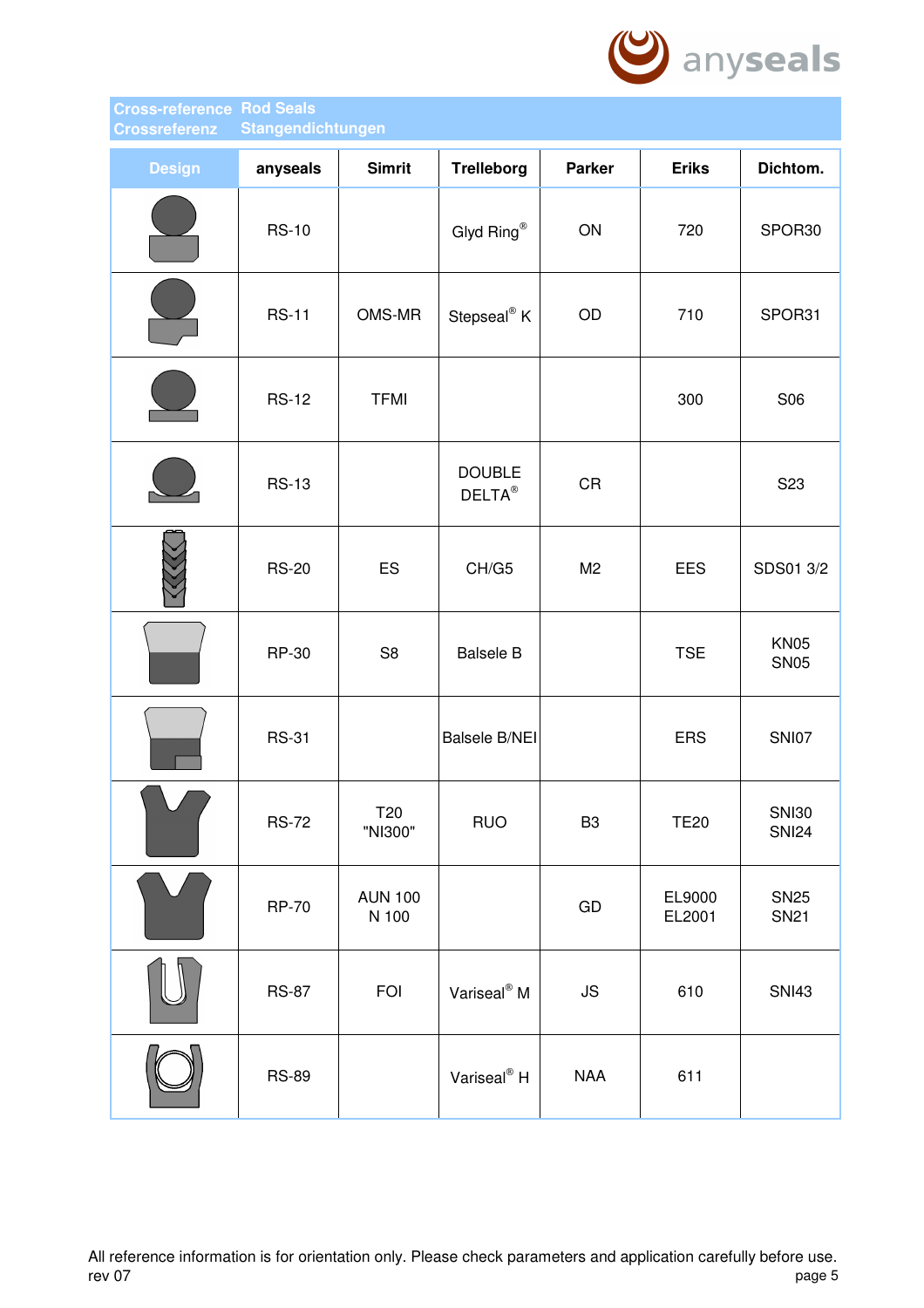

#### **Cross-reference Wipers Crossreferenz Abstreifer**

| <b>Design</b> | anyseals      | <b>Simrit</b>                                      | <b>Trelleborg</b>         | <b>Parker</b>  | <b>Eriks</b>                       | Dichtom.            |
|---------------|---------------|----------------------------------------------------|---------------------------|----------------|------------------------------------|---------------------|
|               | <b>WS-10</b>  | P <sub>6</sub><br>PU <sub>6</sub><br><b>AUASOB</b> | <b>WRM</b>                | A <sub>5</sub> | PE <sub>6</sub><br>PU <sub>6</sub> | AE40<br><b>AE42</b> |
|               | <b>WS-11</b>  | <b>ASOB</b>                                        | <b>ASW</b>                | A <sub>1</sub> | PE8<br>PU8                         | AE41<br><b>AE47</b> |
|               | <b>WS-D14</b> | P <sub>8</sub>                                     | <b>DA17</b>               |                | <b>PE10</b>                        | AD51                |
|               | <b>WS-D15</b> | P <sub>9</sub><br><b>PU11</b>                      | <b>DA22</b>               | AY             | PE9                                | AD53<br>AD48        |
|               | <b>WS-20</b>  | AS                                                 | <b>WSA</b>                | AM             | EM<br><b>EMV</b>                   | AM43                |
|               | <b>WS-21</b>  | P7<br>PU7                                          |                           |                | "PE7"<br>"8020"                    | AM45                |
|               | <b>WS-22</b>  | <b>AUAS</b>                                        | WRM/PC                    |                |                                    | AM44                |
|               | <b>WS-23</b>  | <b>AUPS</b>                                        | <b>SWP</b>                | "AF"           |                                    | AM54                |
|               | <b>WS-D24</b> |                                                    |                           |                |                                    | ADM55               |
|               | <b>WS-30</b>  |                                                    | $Excluster^{\circledast}$ | AT             | "930"                              | A80                 |
|               | <b>WS-D31</b> |                                                    | Excluder <sup>®</sup> 2   | <b>AD</b>      | 565                                | AD60                |
|               | <b>WS-D32</b> |                                                    | Excluder <sup>®</sup> 5   |                |                                    | AD61                |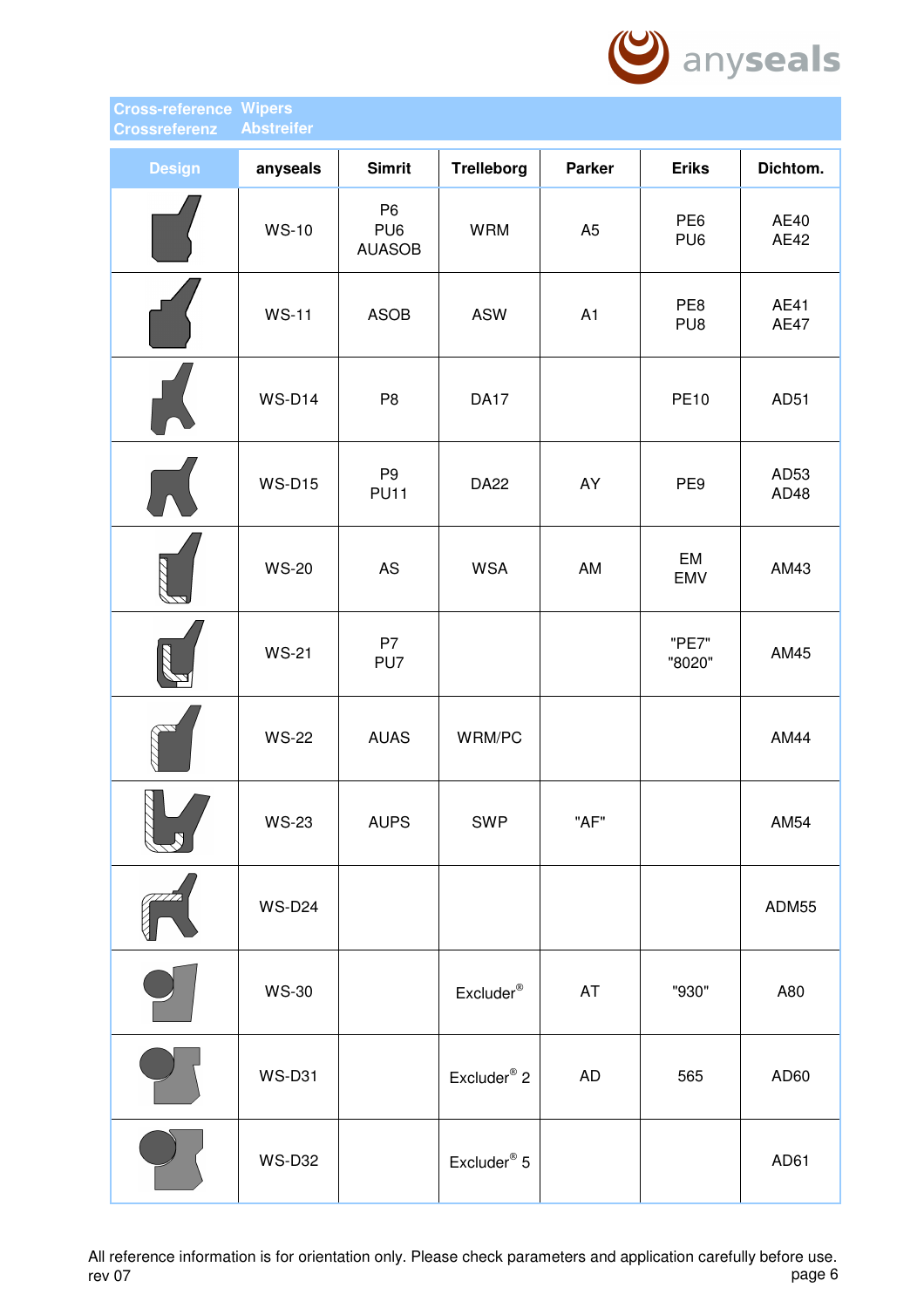

## **Cross-reference Guiding elements Crossreferenz Führungselemente**

| <b>Design</b> | anyseals      | <b>Simrit</b>           | <b>Trelleborg</b>     | <b>Parker</b>          | <b>Eriks</b> | Dichtom.                       |
|---------------|---------------|-------------------------|-----------------------|------------------------|--------------|--------------------------------|
|               | GS-10         | KF<br><b>SF</b>         | Slydring <sup>®</sup> | F <sub>3</sub>         |              | <b>FB01</b><br><b>FB05</b>     |
|               | GS-11         | KF<br><b>SF</b>         | Slydring <sup>®</sup> | F <sub>3</sub>         |              | <b>FB01</b><br><b>FB05</b>     |
|               | <b>GR-P10</b> | <b>FRA</b><br>KB        | Slydring <sup>®</sup> | <b>FP</b><br><b>FR</b> |              | FRK01<br>FRK05                 |
|               | <b>GR-R10</b> | <b>FRI</b><br><b>SB</b> | Slydring <sup>®</sup> | <b>FP</b><br><b>FR</b> |              | FRS01<br><b>FRS05</b><br>FRS06 |